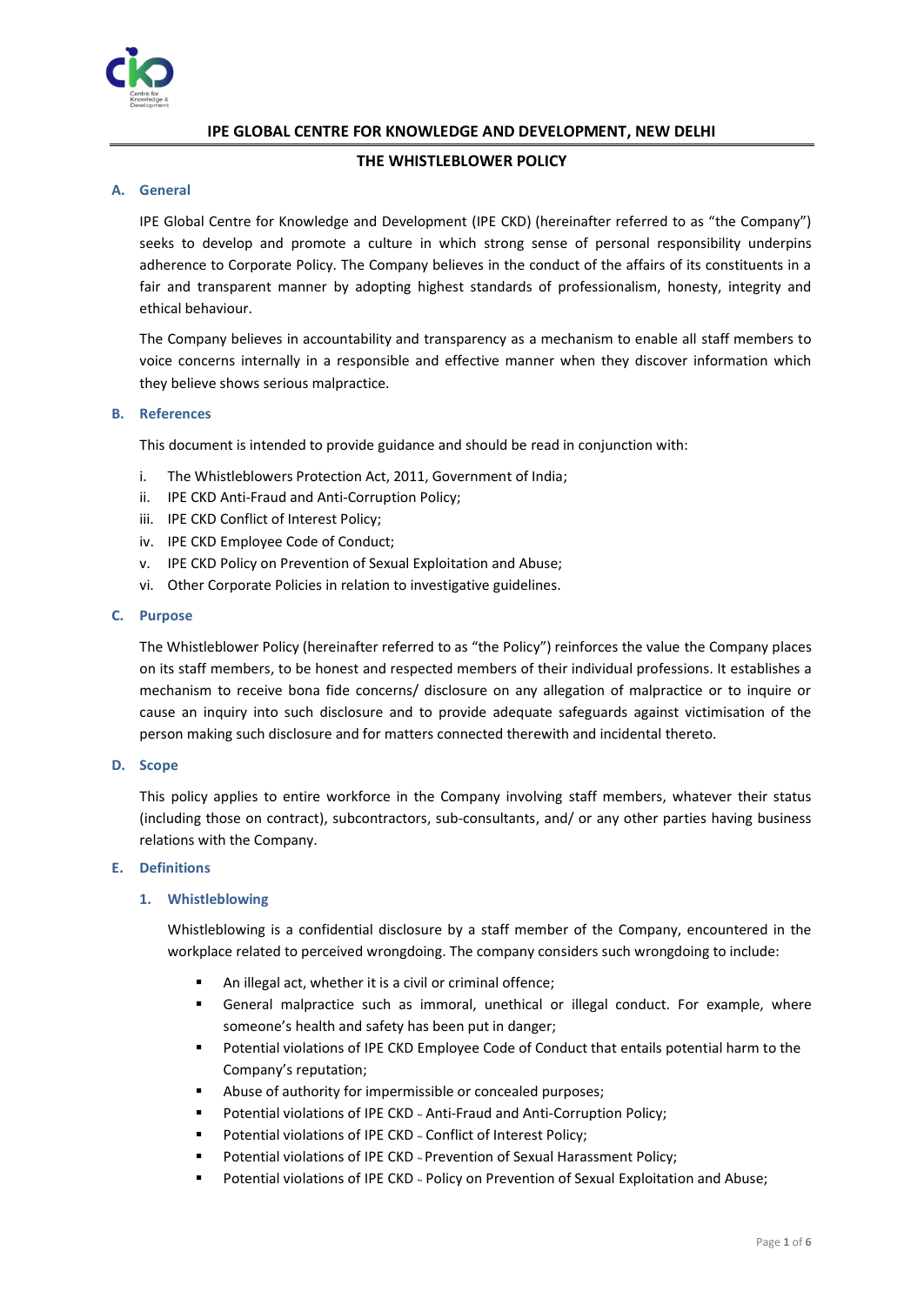- Potential violations in financial reporting, accounting, auditing or internal control rules and procedures, etc.;
- Willful misuse of discretion by virtue of which demonstrable loss is caused to the Company or demonstrable wrongful gain accrues to staff member or any third party.

# **2. Whistleblower**

Anyone who makes a confidential disclosure of malpractices occurring in the Company. Whistleblowers can be employees, suppliers, contractors, beneficiaries, clients or any individual who somehow become aware of violations taking place in the Company either by witnessing the same or being told about it.

# **3. Confidential Disclosure**

Any communication made by Whistleblower, in good faith, which discloses or demonstrates information that may evidence unethical or improper behaviour.

# **F. Eligibility**

All Staff members of the Company are eligible to make the confidential disclosure under this Policy.

Staff members 'turning a blind eye' or simply failing to report their suspicions of misconduct can result in liability for both the Company and the Staff members concerned. All Staff members and Directors have an affirmative duty to and must report their suspicions or knowledge of misconduct within the Company or by anyone with whom the Company does business.

# **G. Roles and Responsibilities**

### **1. Director - Operations**

As the custodian of IPE CKD Whistleblower Policy, Director - Operations, approves the Policy and its subsequent revisions.

Director – Operations has an overall responsibility for ensuring that this Policy complies with legal and ethical obligations and all Directors of the Company comply with it.

# **2. Head – Risk Management**

Head – Risk Management has a primary responsibility for implementation of this Policy throughout the Company. In addition, Head – Risk Management is responsible for conducting preliminary investigations on report(s) of malpractices or wrongdoings. Any reported misconduct will be initially investigated by Risk Management department as per the laid down procedure {refer  $(H)(2)(b)$  – Investigations}.

# **3. Head of Department(s)**

Head of Department(s) (HoDs) are responsible for making themselves familiar with the types of misconduct that might occur and to be alert for any indication of improper activity and to maintain controls to avoid such occurrences.

HoD's at all levels should ensure that those who report to them are aware of and understand this Policy and what is expected of them.

# **4. Human Resources (HR)**

Human Resource (HR) department is responsible for disseminating the Policy to all Staff members of the Company through internal communication channels. In addition, HR department shall ensure all Staff members understand the Policy and acknowledge the receipt.

HR department will bring this Policy to the attention of new joinee(s) as part of induction process.

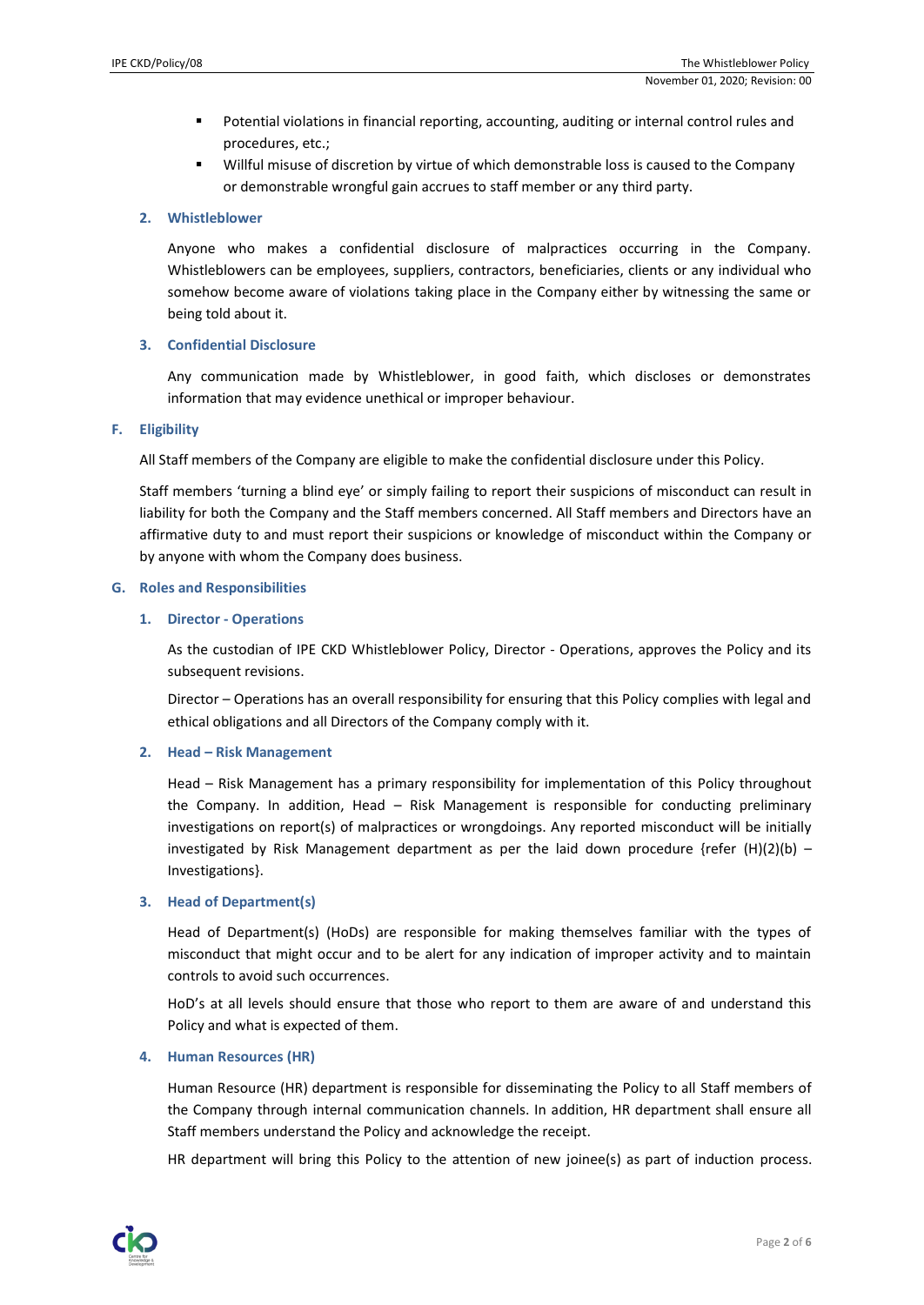### **H. Policy**

The Company strives to promote highest ethical standards at all levels. Towards this end, the Company maintains a workplace that facilitates the reporting of potential violations of Corporate Policies and applicable laws. It is the Company's policy that staff members with issues or concerns regarding ethical or compliance matters have appropriate channels through which to report their issues or concerns. Following receipt by the Company, such reports are considered and addressed in an appropriate manner.

### **1. Fundamental Elements of the Policy**

- i. **Victimisation:** The Company recognises that decision to report a concern can be a difficult one to make, not least because of the fear of reprisal from those responsible for the misconduct. The Company has zero tolerance policy against reprisals and will not tolerate harassment or victimisation and will take firm action to protect staff members who raise a concern in good faith.
- ii. **Confidentiality:** The Company will endeavour to protect an individual's identity at all stages in any internal matter. It must be appreciated that while the Company can provide internal confidentiality, however, the investigation process may inadvertently reveal the source of the information. Also, the Company cannot guarantee internal confidentiality will be retained if external legal action arising out of any civil or criminal proceedings flows from the disclosure.

The Company is not accountable for maintaining confidentiality where the Whistleblower has told others of the alleged misdemeanour.

### **2. Procedure**

### **a. Disclosure**

- i. Every disclosure made under this policy shall be treated as confidential disclosure and shall be made before the competent authority.
- ii. Every disclosure shall be made in good faith and not made maliciously or for personal gain. A person making disclosure shall make a personal declaration stating that he/ she reasonably believes that the information disclosed by him/ her and allegation contained therein is substantially true.
- iii. Every disclosure shall be made in writing or by electronic mail (email) message in accordance with the procedure as may be prescribed and contain full particulars and be accompanied by supporting documents, or other materials, if any.
- iv. The disclosure made under this Policy should be factual and not speculative or in nature of conclusion and should contain as much specific information as possible to allow for proper assessment of the nature and extent of the concern and the urgency of preliminary investigations. In brief, the following information should be included in the disclosure (whistleblowing) report:
	- What has happened? (Please be as detailed as possible in your description).
	- When and where did it happen?
	- Who was involved?
	- Can this be expected to happen again? If so, when and where?
	- Who else knows about the above or has access to relevant information?
	- Is there any documentation or are there other facts that can be used as evidence?
	- Is there any other information that may be relevant or necessary for the investigation?
- v. All individuals wishing to disclose a concern are encouraged to put their names and other contact details in the whistleblowing report. Concerns expressed anonymously are sometimes difficult to pursue if other attributable sources or evidence cannot be found. Under anonymous disclosures,

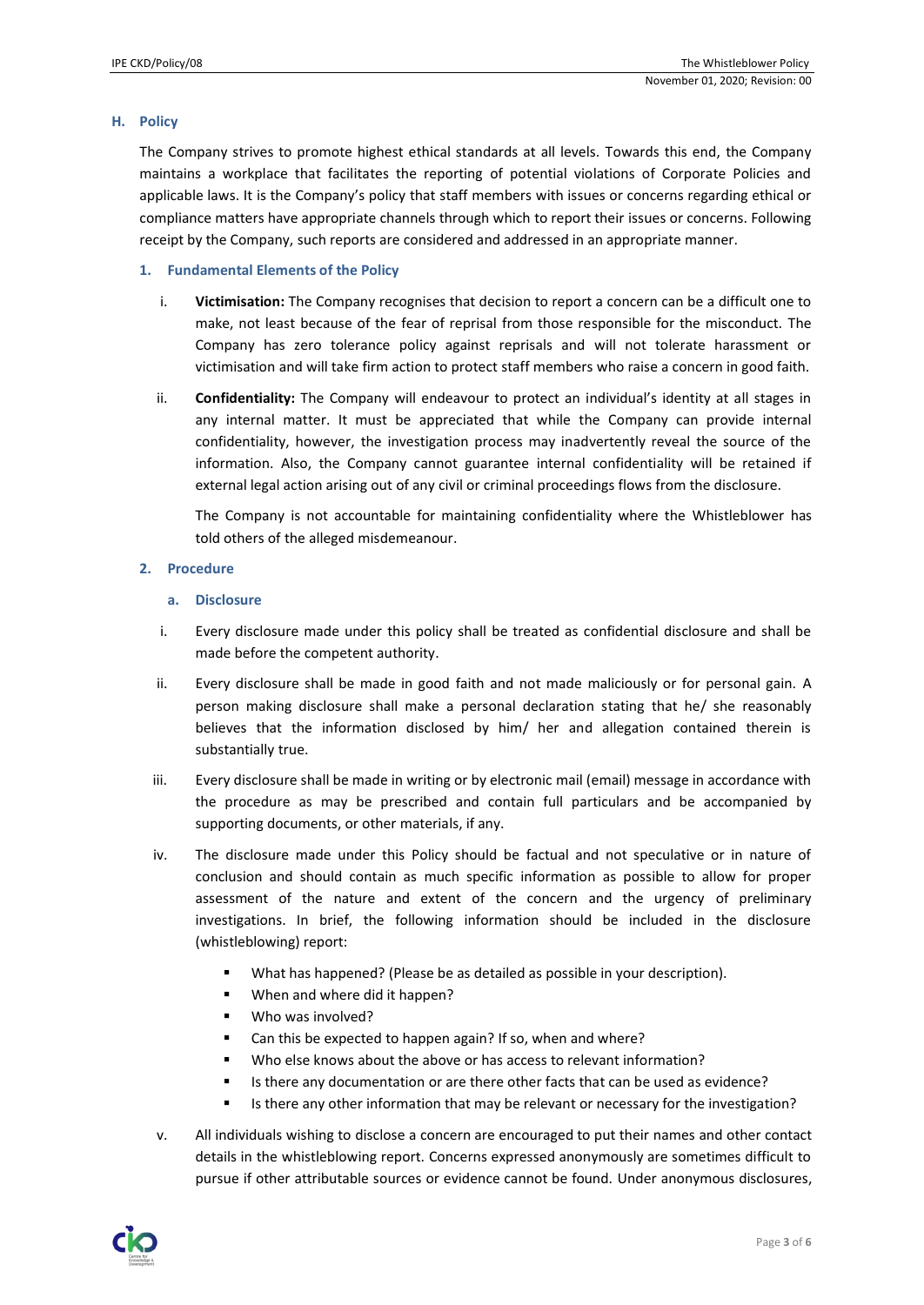it may not be possible to interview the Whistleblowers and grant him/ her protection under this Policy.

If any staff member or any other person is not willing to disclose the misconduct in writing, he/ she may get his/ her statement recorded by Competent Authority. The Competent Authority shall maintain the anonymity about the identity of the disclosing individual and under no circumstances would discuss the same with any unauthorised person. Requests for anonymity of the individual disclosing a concern will be honoured to the extent possible within the legitimate needs of investigations.

IPE CKD may consider anonymous disclosures keeping in view following factors:

- the seriousness of the issue;
- credibility of the report;
- likelihood of obtaining confirmation of the allegations evidentially or from other attributable sources.
- vi. The contact details of the Competent Authority are as under:

### **Mr. Sudarshan Panda**

### **Vice President**

|  | Direct : +91 11 40755962                                                        |
|--|---------------------------------------------------------------------------------|
|  | Mobile : +91 9650544955                                                         |
|  | Email : hotline@ipeglobal.com                                                   |
|  | Address : IPE Global House, B – 84, Defence Colony, New Delhi – 110 024 (India) |

### **b. Investigations**

#### **Preliminary Investigation**

All allegations of misconduct (including anonymous disclosures) shall be reviewed by the Competent Authority. It will be the primary responsibility of the Competent Authority to conduct the preliminary investigation. *The staff member or any other person (Whistleblower) who discloses the concern should not attempt to interview or interrogate any person related to disclosure.* 

The Competent Authority shall, upon receipt of the complaint and concealing the identity of the Whistleblower, or staff member in the first instance, make discreet inquiry, in such manner and within such time as may be prescribed, to ascertain whether there is any basis for proceeding further to investigate the disclosure.

The Competent Authority shall make every effort to protect the rights and the reputations of everyone involved in report of misconduct, including the individual who in good faith alleges perceived misconduct, as well as the alleged violator(s).

If the Competent Authority, either on the basis of preliminary investigations or on the basis of the disclosure itself without any investigations, is of opinion that disclosure report is not credible or is not a report of misconduct or there are no sufficient grounds for proceeding with the inquiry, he shall document this determination. The Competent Authority's documentation shall include support for the determination.

If the preliminary investigation substantiates the misconduct, the Competent Authority will prepare an outcome report and send it to the management with a copy to Director - Operations and Head – Human Resources for further investigation.

The Competent Authority shall complete the preliminary investigation and submit the incident report not later than 15 days from the date of report of disclosure. In case Competent Authority

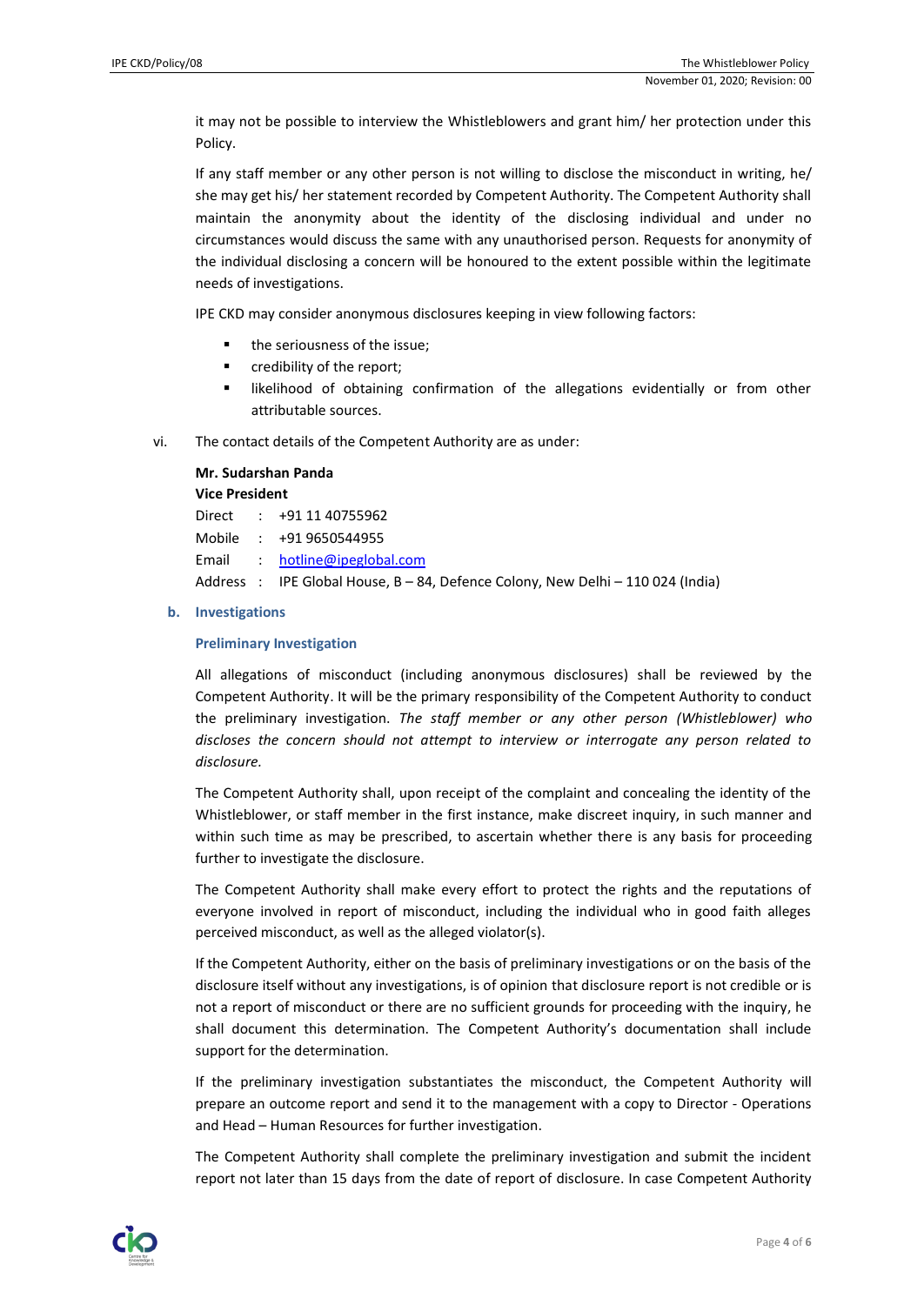is not able to complete and submit the investigation report within in 15 days, he may seek extension from management. Any extension may be at the discretion of the management.

### **Final Investigation**

After completion of the preliminary investigation, IPE CKD management may at its discretion, if it so desires, request further information to enable a proper assessment. This will include the collection and review of all relevant documents, interviews of people who can provide information, and an interview with those alleged to be involved in misconduct.

While seeking additional information, the management (including Head of Department (HoD), as appropriate) shall not reveal the identity of the Whistleblower as well as the alleged violator(s). If the management is of opinion that for the purpose of seeking additional information from his/ her HoD, it is necessary to reveal identity of the Whistleblower, it may, with prior written consent of the Whistleblower, reveal the identity of the Whistleblower to his/ her HoD for the said purpose. The HoD shall not, in any case, reveal the identity of the Whistleblower as well as the alleged violator(s). An opportunity of being heard to the Whistleblower shall be provided, if the Whistleblower so desires.

Once the investigations are complete, due & appropriate action which may include disciplinary action, civil or criminal action or closure of the matter if it is proved that a case of misconduct cannot be made, etc. shall be recommended by the management of IPE CKD. The management shall record such recommendation for disciplinary, civil or criminal action or closure of matter in the closure report.

**Any investigation conducted under this Policy shall be completed within 30 days of receipt of disclosure and shall be done in an impartial, fair and thorough manner. Every recommendation for disciplinary action shall be binding on the individual(s) against whom the allegation of misconduct has been proved.**

### **3. Protection**

- a. No unfair treatment will be meted out to a Whistleblower by virtue of his/her having reported a Confidential Disclosure in good faith or provided assistance in investigations under this Policy.
- b. The Company, as a policy, condemns any kind of discrimination, harassment, victimisation or any other unfair employment practice being adopted against Whistleblowers. Complete protection will, therefore, be given to Whistleblowers against any unfair practice like retaliation, threat or intimidation of termination/ suspension of service, disciplinary action, transfer, demotion, refusal of promotion, or the like including any direct or indirect use of authority to obstruct the Whistleblower's right to continue to perform his/her duties/functions including making further Disclosure.
- c. The Company will take steps to minimise difficulties, which the Whistleblower may experience as a result of making the Confidential Disclosure. Thus, if the Whistleblower is required to give evidence in criminal or disciplinary proceedings, the Company will arrange for the Whistleblower to receive advice about the procedure, etc.
- d. The identity of the Whistleblower shall be kept confidential to the extent possible and permitted under law. Whistleblowers are cautioned that their identity may become known for reasons outside the control of IPE CKD/ Competent Authority (e.g. during investigation/ inquiry carried out).
- e. Any other staff member/ individual assisting in the said investigation/ inquiry shall also be protected to the same extent as the Whistleblower.